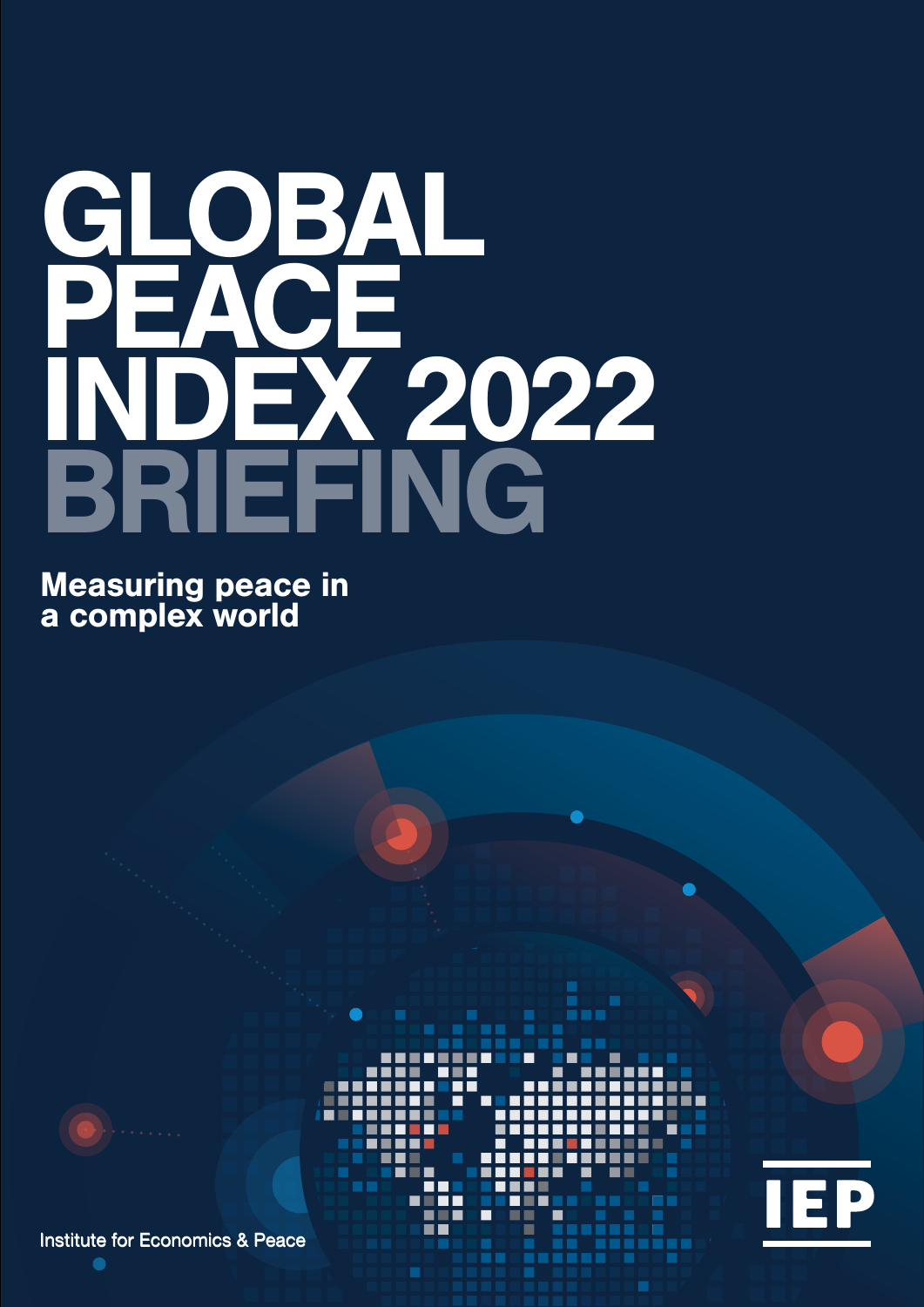## **2022 GLOBAL PEACE INDEX BRIEFING** Measuring peace in

## a complex world

The 16th edition of the annual Global Peace Index (GPI) report, the world's leading measure of global peacefulness, reveals that the average level of global peacefulness deteriorated by 0.3% in 2021. This is the eleventh deterioration in peacefulness in the last fourteen years, with 90 countries improving, and 71 deteriorating, highlighting that countries deteriorate much faster than they improve.

Iceland remains the most peaceful country, a position it has held since 2008. It is joined at the top of the index by New Zealand, Ireland, Denmark and Austria. For the fifth consecutive year, Afghanistan is the least peaceful country, followed by Yemen, Syria, Russia and South Sudan. Seven of the ten countries at the top of the GPI are in Europe, and Turkey is the only country in this region to be ranked outside the top half of the index.

## **2022 key highlights**

- > Deaths from external conflict recorded a sharp deterioration driven by the Russian invasion of Ukraine.
- > Despite recent commitments, militarisation has improved in 113 countries since 2008.
- > Terrorism continued to improve, with 70 countries recording no attacks in 2021. This is the best result since 2008.
- > The rise in costs has increased food insecurity and political instability globally, with Africa, South Asia and the Middle East under greatest threat.
- > The political terror scale, political insecurity, neighbouring country relations, refugees and IDPs reached their worst score since the inception of the GPI.
- > The global economic impact of violence was \$16.5 trillion in 2021, equivalent to 10.9% of global GDP, or \$2,117 per person.
- > Two of the five countries with the largest deteriorations in peacefulness were Russia and the Ukraine.
- Social media is changing the way intelligence is gathered it is now shared instantaneously, raw and with little analysis.
- In contrast to the global trend, positive sentiment in the Ukraine was rising in 2021. Support for the West was strong, with 58% wanting to join a Western economic union, and 54% supporting joining NATO.



## **2022 regional overview**

#### **EUROPE**

Europe remains the most peaceful region in the world. The region is home to four of the five most peaceful countries, and only one country in Europe is ranked outside the top half of the index.

#### **MENA**

The Middle East and North Africa region remained the world's least peaceful. It is home to two of the five least peaceful countries in the world. However, it recorded the second largest regional improvement over the past year.

#### **SOUTH ASIA**

South Asia recorded the largest improvement in peacefulness of all the regions over the past year. Despite this, it remains the second least peaceful region overall.

#### **SOUTH AMERICA**

South America experienced the third largest regional improvement in the 2022 GPI, owing to improvements in the Safety and Security and Militarisation domains.

## **Global Trends**

MILITARISATION **VIOLENT** 

The improving trend in Militarisation since 2008 was widespread, with 113 of the 163 countries covered in the GPI improving. Ninety-four countries reduced their military expenditure as a percentage of GDP, although military spending increased in absolute terms.



### **DEMONSTRATIONS**

Violent demonstrations recorded the largest deterioration, rising by 49 per cent since 2008. This indicator deteriorated in 126 countries of the 163 nations assessed in the GPI. MENA was the only region not to deteriorate.



#### REFUGEES AND IDPS



There are now 17 countries where at least five per cent of the population are either refugees or internally displaced.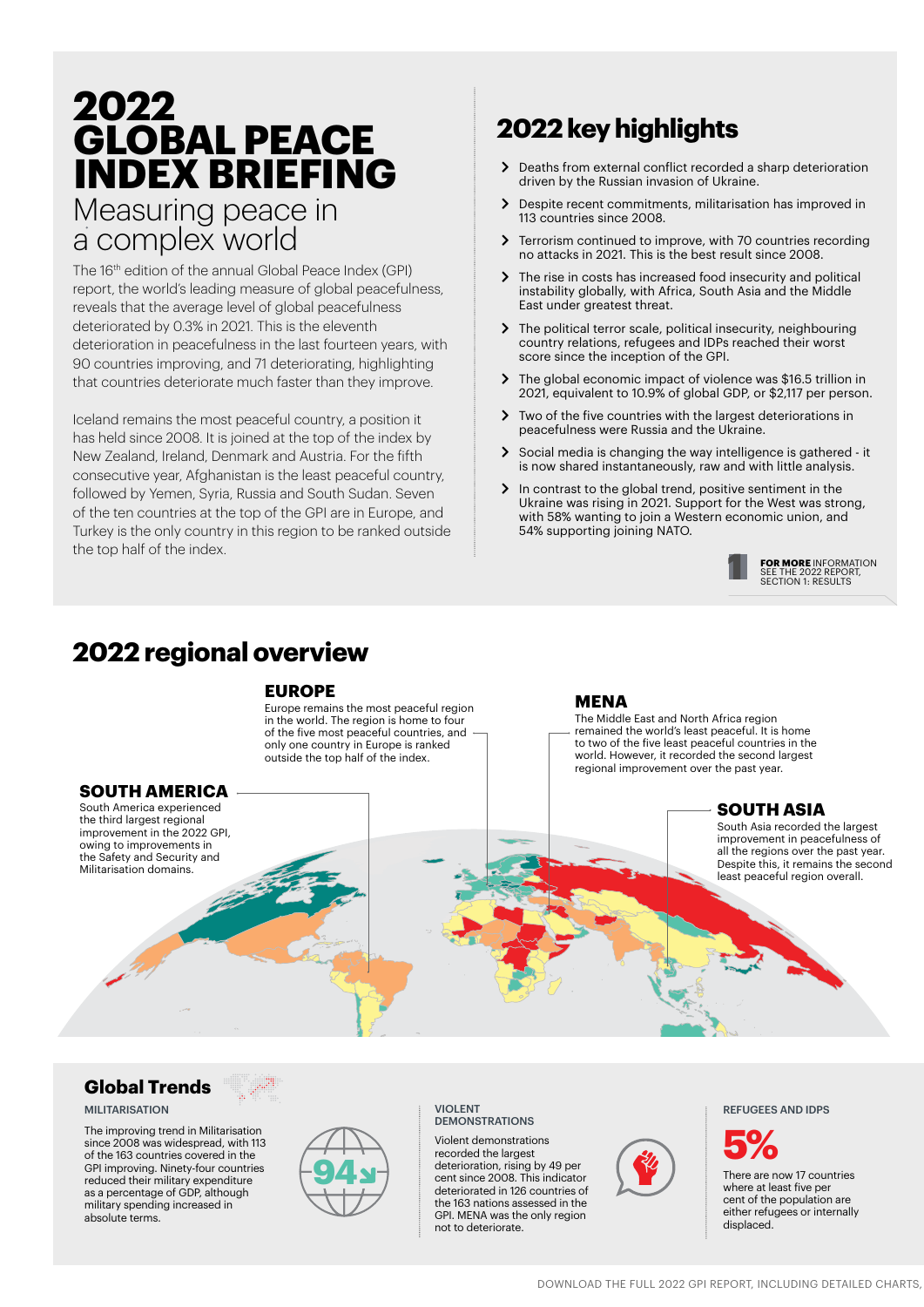## **Optimism about the present and the future, 2019 and 2021**

Russians' overall life satisfaction was higher than Ukrainians'. However, the percentage of Ukrainians rating their life as the "best possible" more than doubled between 2019 and 2021, rising from 2.1 to 4.9 per cent. During the same period, the percentage rating their lives positively overall rose from 28.7 to 41.3 per cent. While the change was also positive among Russians, it was much smaller. The percentage of Russians rating their life conditions as the best possible rose from 6.1 to 6.3 per cent, and the percentage rating their lives positively overall increased from 42.2 to 46.4 per cent.



**FOR MORE** INFORMATION [SEE THE WORLD RISK POLL: SPOTLIGHT](http://visionofhumanity.org/reports/)  ON UKRAINE AND RUSSIA BRIEFING

#### **Violent demonstrations by region, MENA, North America and Europe, 2008–2022**

MENA was the only region not to record a large deterioration since 2008, despite the upheaval of the Arab Spring in 2011.



#### **Economic Impact of Violence War in Ukraine**

GLOBAL ECONOMIC IMPACT OF VIOLENCE DEFENCE POSTURES

The global economic impact of violence was \$16.5 trillion in 2021, equivalent to 10.9 per cent of global GDP, or \$2,117 per person.





#### **Trend in peace, 25 most and 25 least peaceful countries, 2008–2022**

The 25 least peaceful countries deteriorated in peacefulness by an average of 16 per cent, while the most peaceful improved by 5.1 per cent.



Global military spending, which had been increasing at a moderate pace since 2014, received a boost in 2022. Many NATO countries have pledged to raise their defence budgets to **\$2,117** OR **\$2,117** OR **\$2,117 Evels closer to or above the NATO's recommended two per cent of GDP** 

#### DUAL-USE TECHNOLOGY AND EMERGING TECHNOLOGY

In the Ukrainian conflict, fifth generation (5G) mobile technologies, the social media revolution, artificial intelligence, and the greater affordability of drones have changed warfare.